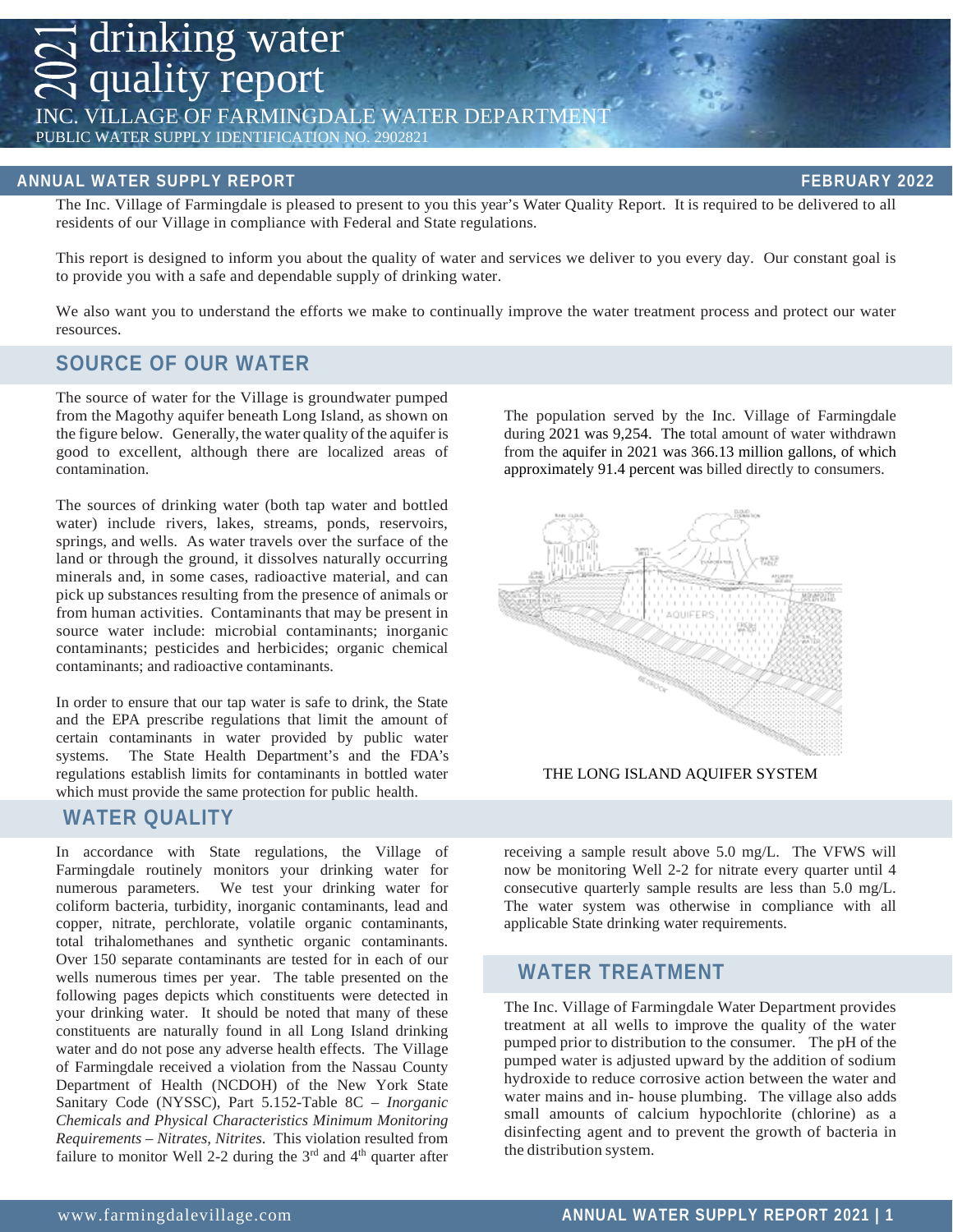### VILLAGE OF FARMINGDALE WATER DEPART

PUBLIC WATER SUPPLY IDENTIFICATION NO. 2902821

quality report

drinking water

## **CONTACTS FOR ADDITIONAL INFORMATION**

We are pleased to report that our drinking water is safe and meets all Federal and State requirements. If you have any questions about this report or concerning your water supply, please contact the Water Department Supervisor Geary Gerhardt at (516) 249-0111 or the Nassau County Department of Health at (516) 227-9692. We want our valued customers to be informed about our watersystem.

During 2019, the Village collected 21 samples for lead and copper. The next round of samples will occur in 2022. If present, elevated levels of lead can cause serious health problems, especially for pregnant women, infants, and young children. It is possible that lead levels at your home may be higher than at other homes in the community as a result of materials used in your home's plumbing. The Inc. Village of Farmingdale is responsible for providing high quality drinking water, but cannot control the variety of materials used in plumbing components. When your water has been sitting for several hours, you can minimize the potential for lead exposure by flushing your tap for 30 seconds to 2 minutes before using water for drinking or cooking. If you are concerned about lead in your water, you may wish to have your water tested. If you have a lead service line please contact the Village as soon as possible. Information on lead in drinking water, testing methods, and steps you can take to minimize exposure is available from the Safe Drinking Water Hotli[ne](http://www.epa.gov/safewater/lead)  (1-800-426-4791) or at [http://www.epa.gov/safewater/lead.](http://www.epa.gov/safewater/lead)

The Inc. Village of Farmingdale routinely monitors for different parameters and contaminants in your drinking water as required by federal and state laws. Last year, as in the past, your tap water met all the State Drinking Water Health Standards. This report and the table of laboratory test results, shown on the following pages, present an overview of last year's water quality. All drinking water, including bottled drinking water, may be reasonably expected to contain at least small amounts of some constituents. It's important to remember that the presence of these constituents does not necessarily pose a health risk. Most of these constituents are naturally present in the water such as minerals and other inorganics. For more information on contamination and potential health risks, please contact the USEPA Safe Drinking Water Hotline at 1-800-426-4791.

## **COST OF WATER**

The Village utilizes a billing schedule, as shown on the following tables.

| <b>Consumption (gallons)</b> | <b>Charges</b>          |
|------------------------------|-------------------------|
| Service Charge               | \$125.00/year           |
| $0 - 250,000$                | \$2.60/thousand gallons |
| $250,001$ and over           | \$4.50/thousand gallons |

#### **Commercial Schedule of Water Rates (Annually)**

| <b>Consumption</b> (gallons) | <b>Charges</b>  |  |  |  |  |  |  |  |
|------------------------------|-----------------|--|--|--|--|--|--|--|
| Service Charge               | $$275.00$ /year |  |  |  |  |  |  |  |
| \$4.50/thousand gallons      |                 |  |  |  |  |  |  |  |

#### **Multi-Residential Schedule of Water Rates (Annually)**

| <b>Consumption (gallons)</b> | <b>Charges</b> |  |  |  |  |  |  |
|------------------------------|----------------|--|--|--|--|--|--|
| Service Charge               | \$75.00/year   |  |  |  |  |  |  |
| \$2.60/thousand gallons      |                |  |  |  |  |  |  |

## **WATER CONSERVATION MEASURES**

In 2021, the Inc. Village of Farmingdale continued to implement a water conservation program in order to minimize any unnecessary water use. Pumpage for 2021 was 2.1 percent more than in 2020. This may be the result of commercial properties opening back up from Covid-19 restrictions and more residents being more active in the public than they were allowed to be in 2020.

Residents of the Village can also implement their own water conservation measures such as retrofitting plumbing fixtures with flow restrictors, modifying automatic lawn sprinklers to include rain sensors, repairing leaks in the home, installing water conservation fixtures/appliances and maintaining a daily awareness of water conservation in their personal habits. Besides protecting our precious underground water supply, water conservation will produce a cost savings to the consumer in terms of both water and energy bills (hot water).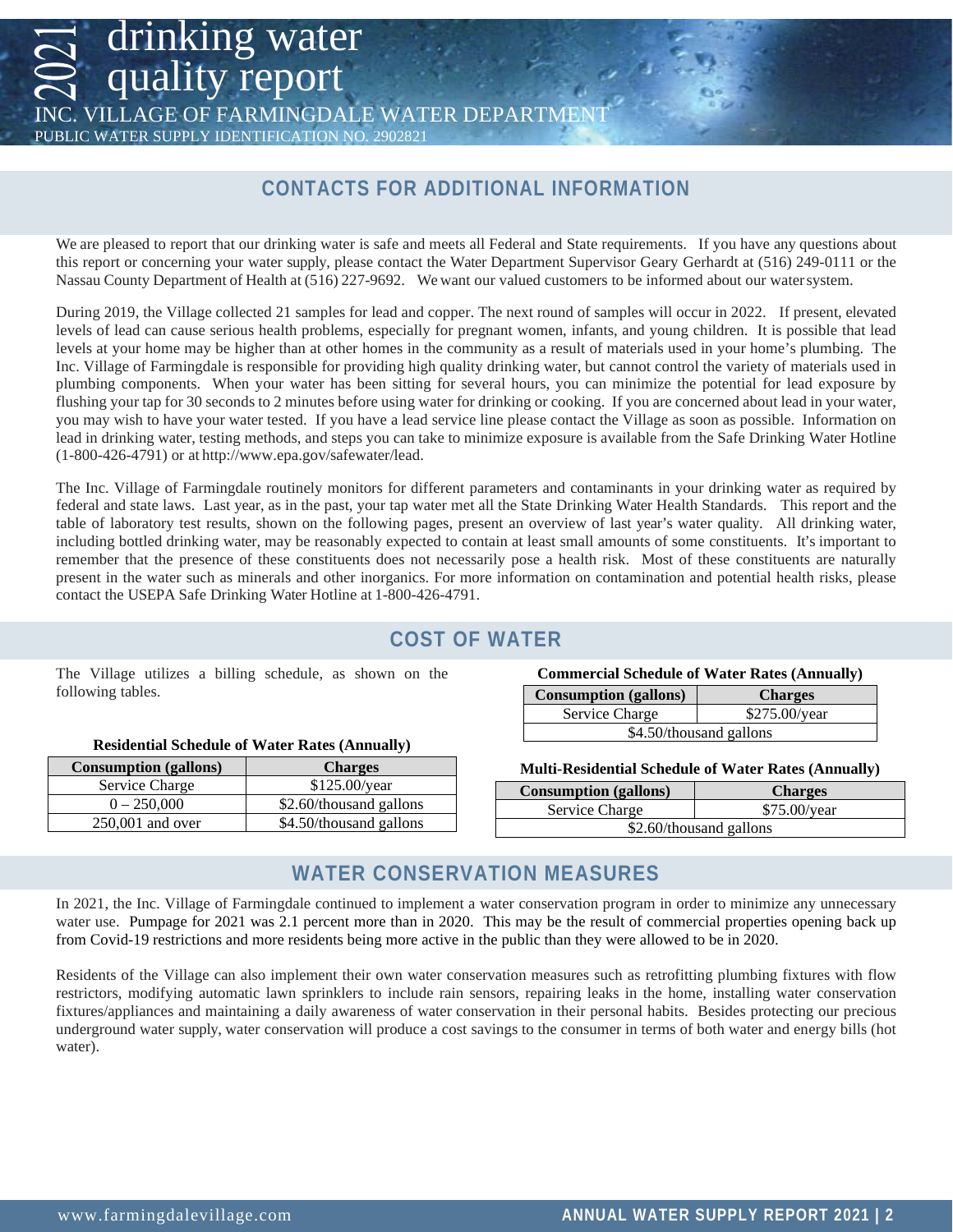quality report VILLAGE OF FARMINGDALE WATER DEPART

PUBLIC WATER SUPPLY IDENTIFICATION NO. 2902821

drinking water

### **SOURCE WATER ASSESSMENT**

The NYSDOH, with assistance from the local health department, has completed a source water assessment for this system, based on available information. Possible and actual threats to this drinking water source were evaluated. The source water assessment includes a susceptibility rating based on the risk posed by each potential source of contamination and how rapidly contaminants can move through the subsurface to the wells. The susceptibility of a water supply well to contamination is dependent upon both the presence of potential sources of contamination within the well's contributing area and the likelihood that the contaminant can travel through the environment to reach the well. The susceptibility rating is an estimate of the potential for contamination of the source water, it does not mean that the water delivered to consumers is, or will become, contaminated. See section "Water Quality" for a list of the contaminants that have been detected. The source water assessments provide resource managers with additional information for protecting source waters into the future.

Our water is derived from three wells which are screened in the Magothy Aquifer. The source water assessment has rated the wells as having a very high susceptibility to industrial solvents and two of the wells as having a high susceptibility to nitrates. The elevated susceptibility to industrial solvents is due primarily to point sources of contamination related to commercial/industrial facilities and lawns, as well as the commercial/industrial activities in the assessment area. A copy of the assessment, including a map of the assessment area, can be obtained by contacting Village Hall.

Copies of a Supplemental Data Package, which includes the water quality data for each of our supply wells utilized during 2021, are available at the Inc. Village of Farmingdale – Village Hall located at 361 Main Street, Farmingdale, New York and the Farmingdale Public Library.

If you want to learn more, please attend any of our regularly Village Board scheduled meetings. They are normally held the 1st Monday of the month at 8:00 p.m. (work sessions at 7:00 p.m.) and all are posted on the Village website.

We at the Inc. Village of Farmingdale work around the clock to provide top quality water to every tap throughout the community. We ask that all our customers help us protect our water resources, which are the heart of our community, our way of life and our children's future.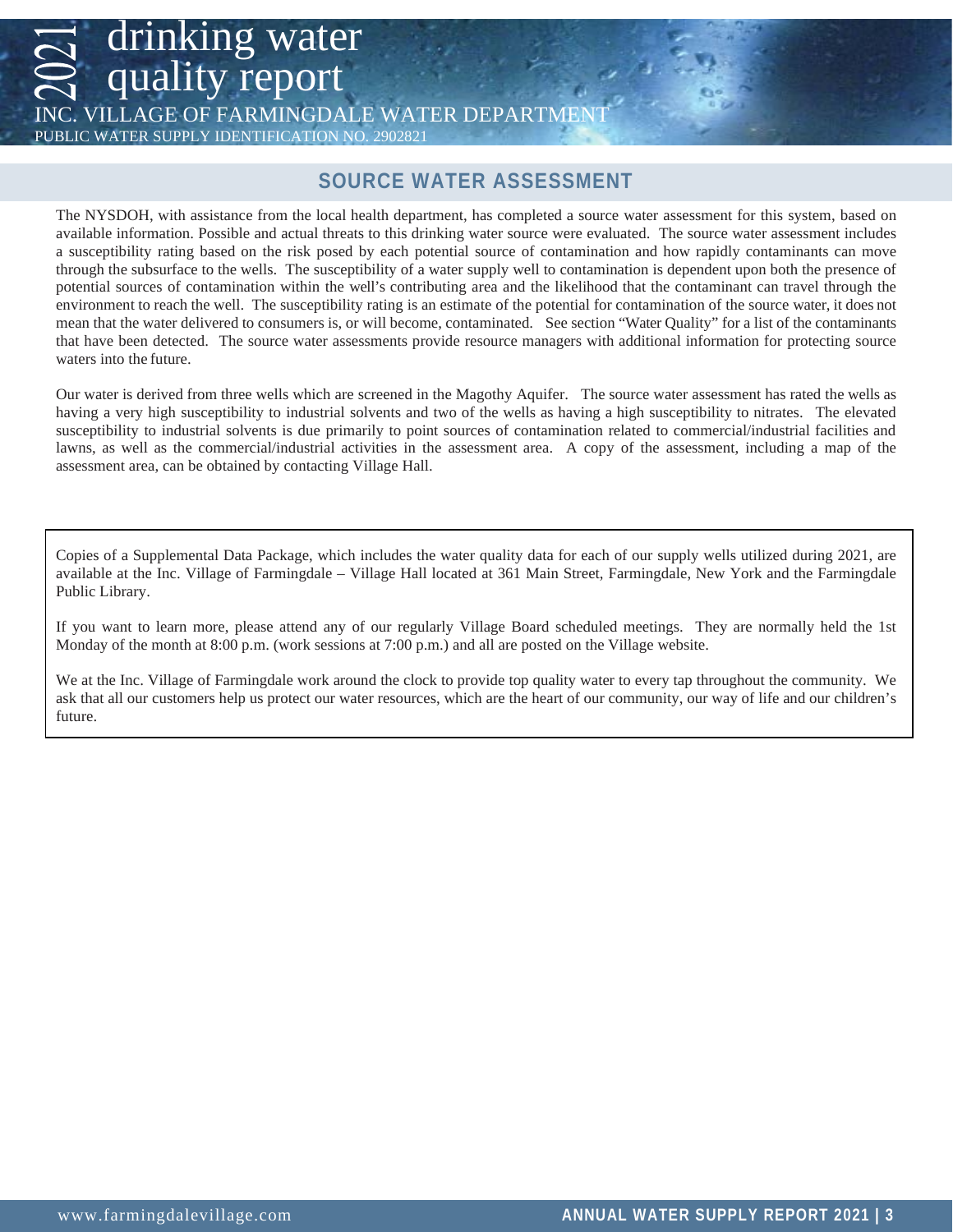INC. VILLAGE OF FARMINGDALE WATER DEPARTMENT

PUBLIC WATER SUPPLY IDENTIFICATION NO. 2902821

### 2021 DRINKING WATER QUALITY REPORT - TABLE OF DETECTED PARAMETERS

| <b>Contaminants</b> | <b>Violation</b><br>(Yes/No) | Date of<br><b>Sample</b>   | Level<br><b>Detected</b><br>(Maximum<br>Range) | Unit<br><b>Measurement</b> | <b>MCLG</b> | <b>Regulatory</b><br>Limit<br>(MCL or AL) | <b>Likely Source of</b><br>Contaminant                                        | <b>Health Effects</b>                                                                                                                                                                                                                                                                                                                                                                                                                                                                                                                                                                                                                  |  |  |
|---------------------|------------------------------|----------------------------|------------------------------------------------|----------------------------|-------------|-------------------------------------------|-------------------------------------------------------------------------------|----------------------------------------------------------------------------------------------------------------------------------------------------------------------------------------------------------------------------------------------------------------------------------------------------------------------------------------------------------------------------------------------------------------------------------------------------------------------------------------------------------------------------------------------------------------------------------------------------------------------------------------|--|--|
| Lead & Copper       |                              |                            |                                                |                            |             |                                           |                                                                               |                                                                                                                                                                                                                                                                                                                                                                                                                                                                                                                                                                                                                                        |  |  |
| $Copper^{(1)}$      | No                           | May $\&$<br>June 2021      | $0.0063 -$<br>0.0098<br>0.0079                 | mg/1                       | 1.3         | $AL = 1.3$                                | Corrosion of<br>household plumbing<br>systems; Erosion of<br>natural deposits | Copper is an essential nutrient, but some people who drink water<br>containing copper in excess of the action level over a relatively short<br>amount of time could experience gastrointestinal distress. Some people<br>who drink water containing copper in excess of the action level over<br>many years could suffer liver or kidney damage. People with Wilson's<br>Disease should consult their personal doctor.                                                                                                                                                                                                                 |  |  |
| $L$ ead $(1)$       | N <sub>0</sub>               | May $&$<br>June 2021       | <1.0                                           | ug/1                       | 0.0         | $AI = 15$                                 | Corrosion of<br>household plumbing<br>systems; Erosion of<br>natural deposits | Infants and children who drink water containing lead in excess of the<br>action level could experience delays in their physical or mental<br>development. Children could show slight deficits in attention span and<br>learning abilities. Adults who drink this water over many years could<br>develop kidney problems or high blood pressure.                                                                                                                                                                                                                                                                                        |  |  |
|                     |                              |                            |                                                |                            |             | <b>Inorganic Contaminants</b>             |                                                                               |                                                                                                                                                                                                                                                                                                                                                                                                                                                                                                                                                                                                                                        |  |  |
| Manganese           | No                           | $5/24/2021$ ,<br>6/16/2021 | $< 0.010 -$<br>0.028                           | mg/l                       | n/a         | $MCL = 0.3$                               | Naturally occurring:<br>Indicative of landfill<br>contamination.              | Manganese is a common element in rocks, soil, water, plants, and<br>animals. Manganese occurs naturally in water after dissolving from<br>rocks and soil. Contamination of drinking water may occur if<br>manganese gets into surface or groundwater after dissolving from rocks<br>and soil. It may also occur if manganese gets into surface or<br>groundwater after improper waste disposal in landfills or by facilities<br>using manganese in the production of steel or other products.                                                                                                                                          |  |  |
| Sodium              | No                           | $5/24/2021$ .<br>6/16/2021 | $16.1 - 47.3$<br>30.3                          | mg/1                       | n/a         | No $MCL^{(2)}$                            | Naturally occurring;<br>Road salt: Water<br>softeners; Animal<br>waste.       | Water containing more than 20 mg/l of sodium should not be used for<br>drinking by people on severely restricted sodium diets. Water<br>containing more than 270 mg/l of sodium should not be used for<br>drinking by people on moderately restricted sodium diets.                                                                                                                                                                                                                                                                                                                                                                    |  |  |
| Chloride            | No                           | $5/24/2021$ .<br>6/16/2021 | $13.6 - 31.2$<br>24.6                          | mg/1                       | n/a         | $MCL = 250.0$                             | Naturally occurring or<br>indicative of road salt<br>contamination.           | Chloride is essential for maintaining good health. Research has not<br>conclusively demonstrated that human exposure to chloride itself causes<br>adverse health effects, although exposure to high levels of certain<br>chloride salts has been associated with adverse health effects in humans.<br>For example, high dietary intake of sodium chloride can be a<br>contributing factor to high blood pressure, but this has been attributed<br>mainly to the presence of sodium. The New York State standard for<br>chloride is 250 milligrams per liter, and is based on chloride's effects on<br>the taste and odor of the water. |  |  |
| Calcium             | No                           | $5/24/2021$ ,<br>6/16/2021 | $3.3 - 4.0$<br>3.6                             | mg/1                       | None        | No MCL                                    | Naturally occurring                                                           | n/a                                                                                                                                                                                                                                                                                                                                                                                                                                                                                                                                                                                                                                    |  |  |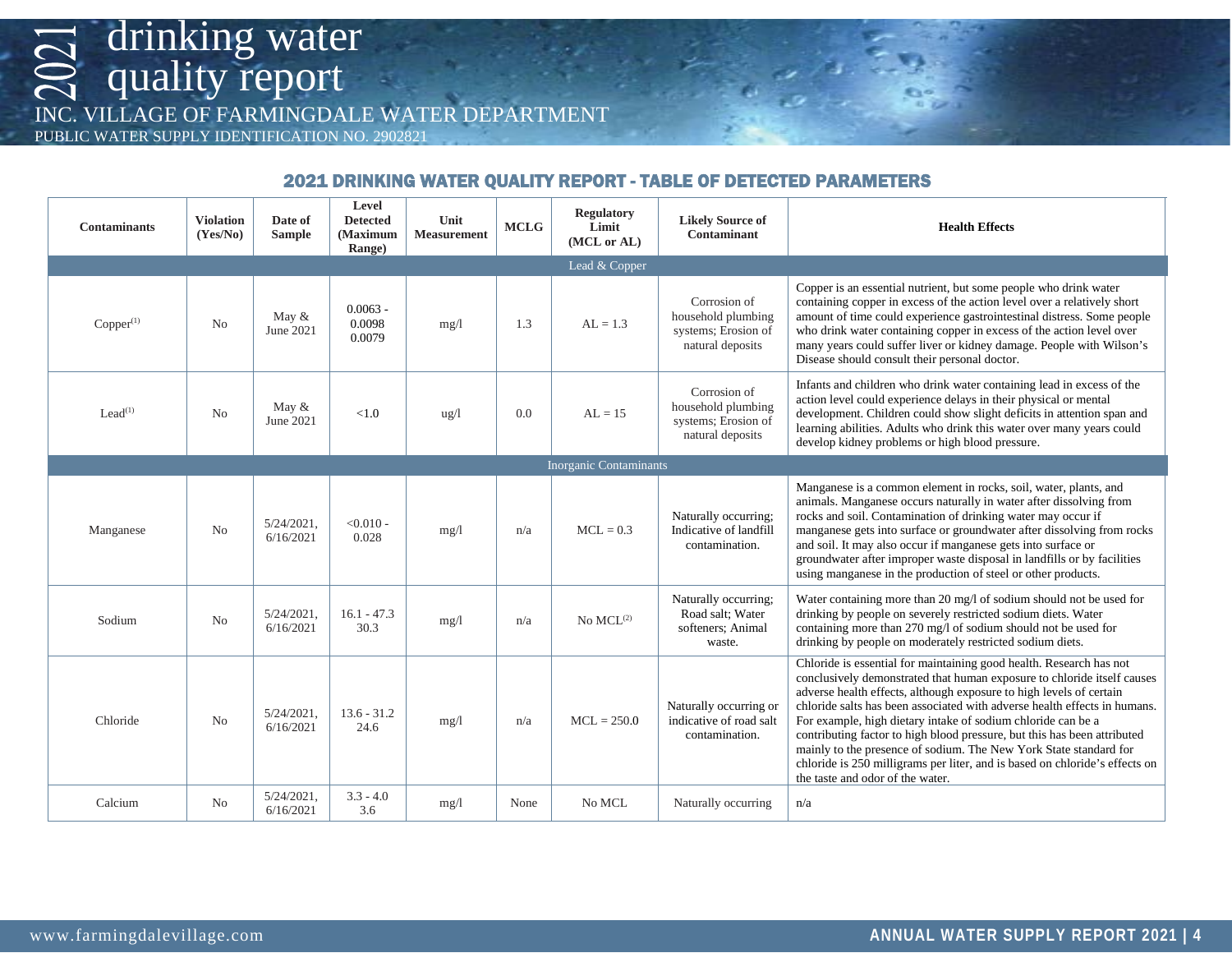INC. VILLAGE OF FARMINGDALE WATER DEPARTMENT

PUBLIC WATER SUPPLY IDENTIFICATION NO. 2902821

| <b>Contaminants</b> | <b>Violation</b><br>(Yes/No) | Date of<br><b>Sample</b>   | Level<br><b>Detected</b><br>(Maximum<br>Range) | Unit<br><b>Measurement</b> | <b>MCLG</b> | <b>Regulatory</b><br>Limit<br>(MCL or AL) | <b>Likely Source of</b><br>Contaminant                                                                  | <b>Health Effects</b>                                                                                                                                                                                                                                                                                                                                                                                                                                                                                                                                                                                                                                                                                                                                                                                                           |  |
|---------------------|------------------------------|----------------------------|------------------------------------------------|----------------------------|-------------|-------------------------------------------|---------------------------------------------------------------------------------------------------------|---------------------------------------------------------------------------------------------------------------------------------------------------------------------------------------------------------------------------------------------------------------------------------------------------------------------------------------------------------------------------------------------------------------------------------------------------------------------------------------------------------------------------------------------------------------------------------------------------------------------------------------------------------------------------------------------------------------------------------------------------------------------------------------------------------------------------------|--|
| Iron                | N <sub>0</sub>               | $5/24/2021$ ,<br>6/16/2021 | $< 0.020 -$<br>0.06                            | mg/1                       | n/a         | $MCL = 0.3$                               | Naturally occurring                                                                                     | Iron is essential for maintaining good health. However, too much iron<br>can cause adverse health effects. Drinking water with very large<br>amounts of iron can cause nausea, vomiting, diarrhea, constipation and<br>stomach pain. These effects usually diminish once the elevated iron<br>exposure is stopped. A small number of people have a condition called<br>hemochromatosis, in which the body absorbs and stores too much iron.<br>People with hemochromatosis may be at greater risk for health effects<br>resulting from too much iron in the body (sometimes called "iron<br>overload") and should be aware of their overall iron intake. The New<br>York State standard for iron in drinking water is 0.3 milligrams per<br>liter, and is based on iron's effects on the taste, odor and color of the<br>water. |  |
| Zinc                | N <sub>0</sub>               | $5/24/2021$ ,<br>6/16/2021 | < 0.020                                        | mg/1                       | n/a         | $MCL = 5.0$                               | Naturally occurring;<br>Mining waste                                                                    | Zinc has no health effects unless detected in very high concentrations.<br>The presence of zinc may result in an undesirable taste in drinking<br>water.                                                                                                                                                                                                                                                                                                                                                                                                                                                                                                                                                                                                                                                                        |  |
| Nitrate             | No                           | $5/24/2021$ .<br>6/16/2021 | $2.7 - 4.3$                                    | mg/1                       | 10          | $MCL = 10.0$                              | Runoff from fertilizer<br>use; Leaching from<br>septic tanks, sewage;<br>Erosion of natural<br>deposits | Infants below the age of six months who drink water containing nitrate<br>in excess of the MCL could become seriously ill and, if untreated, may<br>die. Symptoms include shortness of breath and blue-baby syndrome.                                                                                                                                                                                                                                                                                                                                                                                                                                                                                                                                                                                                           |  |
| Magnesium           | No                           | $5/24/2021$ .<br>6/16/2021 | $1.3 - 3.1$<br>2.5                             | mg/1                       | n/a         | No MCL                                    | Naturally occurring                                                                                     | n/a                                                                                                                                                                                                                                                                                                                                                                                                                                                                                                                                                                                                                                                                                                                                                                                                                             |  |
| Barium              | N <sub>0</sub>               | $5/24/2021$ .<br>6/16/2021 | $0.012 -$<br>0.032<br>0.025                    | mg/1                       | n/a         | $MCL = 2.0$                               | Discharge of drilling<br>wastes; Discharge<br>from metal refineries;<br>Erosion of natural<br>deposits  | Some people who drink water containing barium in excess of the MCL<br>over many years could experience an increase in their blood pressure.                                                                                                                                                                                                                                                                                                                                                                                                                                                                                                                                                                                                                                                                                     |  |
| Nickel              | No                           | $5/24/2021$ ,<br>6/16/2021 | $0.0019 -$<br>0.0035<br>0.00293                | mg/1                       | n/a         | No MCL                                    | Naturally occurring                                                                                     | n/a                                                                                                                                                                                                                                                                                                                                                                                                                                                                                                                                                                                                                                                                                                                                                                                                                             |  |
| Sulfate             | No                           | $5/24/2021$ ,<br>6/16/2021 | < 5.0                                          | mg/1                       | n/a         | $MCL = 250.0$                             | Naturally occurring                                                                                     | Drinking water containing high concentrations of sulfate can cause<br>short-term intestinal effects in humans. The effects can range from a<br>laxative effect (loose stools) to diarrhea (unusually frequent and liquid<br>bowel movements). Diarrhea is of particular concern in infants, because<br>it can lead to more serious effects such as dehydration. Travelers or new<br>residents, who may change from drinking water with low sulfate<br>concentrations to drinking water with high sulfate concentrations, may<br>experience short term intestinal effects due to sulfate. The New York<br>State standard for sulfate is 250 milligrams per liter, and is based on<br>sulfate's effects on the taste and odor of the water.                                                                                       |  |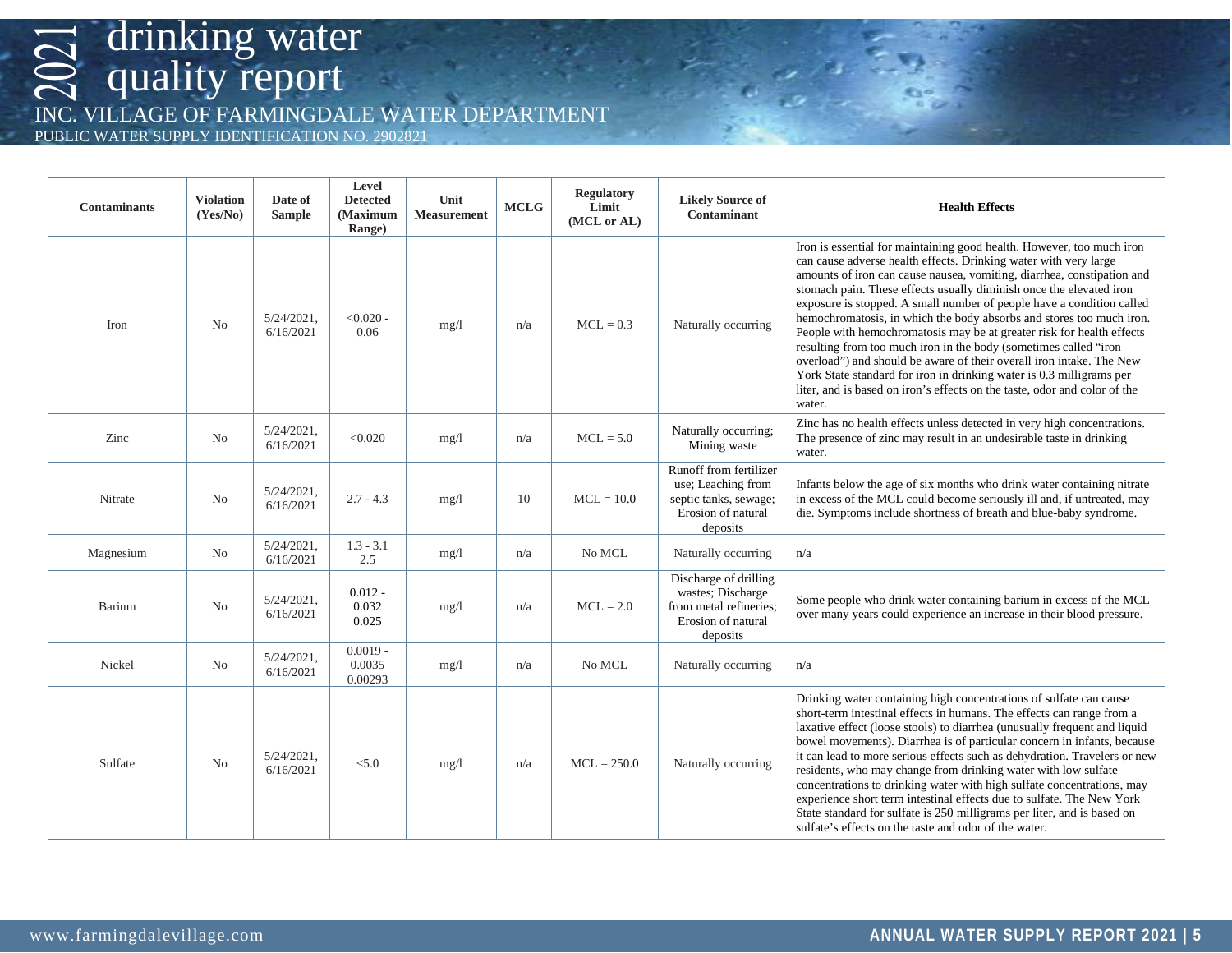INC. VILLAGE OF FARMINGDALE WATER DEPARTMENT

PUBLIC WATER SUPPLY IDENTIFICATION NO. 2902821

| <b>Contaminants</b>                    | <b>Violation</b><br>(Yes/No) | Date of<br><b>Sample</b>                    | Level<br><b>Detected</b><br><b>Maximum</b><br>Range) | Unit<br><b>Measurement</b> | <b>MCLG</b>      | <b>Regulatory</b><br>Limit<br>(MCL or AL) | <b>Likely Source of</b><br>Contaminant                                                                                                                       | <b>Health Effects</b>                                                                                                                                                                                                                                                                                                                                                                                                                                                |  |
|----------------------------------------|------------------------------|---------------------------------------------|------------------------------------------------------|----------------------------|------------------|-------------------------------------------|--------------------------------------------------------------------------------------------------------------------------------------------------------------|----------------------------------------------------------------------------------------------------------------------------------------------------------------------------------------------------------------------------------------------------------------------------------------------------------------------------------------------------------------------------------------------------------------------------------------------------------------------|--|
| <b>Total Alkalinity</b>                | No                           | $5/24/2021$ ,<br>6/16/2021                  | $51.3 - 90.4$<br>66.13                               | mg/1                       | n/a              | No MCL                                    | Naturally occurring                                                                                                                                          | n/a                                                                                                                                                                                                                                                                                                                                                                                                                                                                  |  |
| <b>Calcium Hardness</b>                | No                           | $5/24/2021$ ,<br>6/16/2021                  | $8.2 - 9.9$<br>9.1                                   | mg/1                       | n/a              | No MCL                                    | Naturally occurring                                                                                                                                          | n/a                                                                                                                                                                                                                                                                                                                                                                                                                                                                  |  |
| <b>Total Hardness</b>                  | No                           | $5/24/2021$ ,<br>6/16/2021                  | $13.4 - 22.8$<br>19.37                               | mg/1                       | n/a              | No MCL                                    | Naturally occurring                                                                                                                                          | n/a                                                                                                                                                                                                                                                                                                                                                                                                                                                                  |  |
| Odor                                   | No                           | 5/24/2021,<br>6/16/2021                     | $ND - 1$                                             |                            | n/a              | $MCL = 3.0$                               | Organic or inorganic<br>pollutants originating<br>from municipal and<br>industrial waste<br>discharges; natural<br>sources.                                  | Odor as measured by this standard procedure has no health effects;<br>although several contaminants exert odors when they are present at<br>levels near their MCLs. Odor is an important quality factor affecting the<br>drinkability of water.                                                                                                                                                                                                                      |  |
| <b>Total Dissolved Solids</b><br>(TDS) | No                           | $5/24/2021$ ,<br>6/16/2021                  | $143 - 164$<br>152.67                                | mg/1                       | n/a              | No MCL                                    | Naturally occurring                                                                                                                                          | n/a                                                                                                                                                                                                                                                                                                                                                                                                                                                                  |  |
| Turbidity                              | N <sub>o</sub>               | $5/24/2021$ ,<br>6/16/2021                  | $< 1.0 - 1.0$                                        | <b>NTU</b>                 | n/a              | $MCL = 5.0$                               | Soil Runoff                                                                                                                                                  | Turbidity has no health effects. However, turbidity can interfere with<br>disinfection and provide a medium for microbial growth. Turbidity<br>may indicate the presence of disease-causing organisms. These<br>organisms include bacteria, viruses, and parasites that can cause<br>symptoms such as nausea, cramps, diarrhea, and associated headaches.<br>Please pay special attention to the additional statement in this document<br>regarding Cryptosporidium. |  |
| Perchlorate                            | N <sub>o</sub>               | 06/16/21                                    | < 4.0                                                | $\frac{u g}{l}$            | $\boldsymbol{0}$ | $AL = 18^{(5)}$                           | Oxygen additive in<br>solid fuel propellant<br>for rockets, missiles,<br>and fireworks                                                                       | n/a                                                                                                                                                                                                                                                                                                                                                                                                                                                                  |  |
|                                        |                              |                                             |                                                      |                            |                  | <b>Disinfection By-Products</b>           |                                                                                                                                                              |                                                                                                                                                                                                                                                                                                                                                                                                                                                                      |  |
| <b>Total Trihalomethanes</b>           | N <sub>o</sub>               | $5/24/2021$ ,<br>$6/16/2021$ ,<br>9/16/2021 | $< 0.5 - 1.2$                                        | ug/1                       | $\boldsymbol{0}$ | $MCL = 80.0$                              | By-product of<br>drinking water<br>chlorination needed to<br>kill harmful<br>organisms. TTHMs<br>are formed when<br>source water contains<br>organic matter. | Some people who drink water containing trihalomethanes in excess of<br>the MCL over many years may experience problems with their liver,<br>kidneys, or central nervous systems, and may have an increased risk of<br>getting cancer.                                                                                                                                                                                                                                |  |
| Dibromochloromethane                   | No                           | $5/24/2021$ ,<br>$6/16/2021$ ,<br>9/16/2021 | $< 0.50 -$<br>0.69                                   | $\frac{u g}{l}$            | $\mathbf{0}$     | $MCL = 80.0$                              | By-product of<br>drinking water<br>chlorination needed to<br>kill harmful<br>organisms. TTHMs<br>are formed when<br>source water contains<br>organic matter. | Some people who drink water containing trihalomethanes in excess of<br>the MCL over many years may experience problems with their liver,<br>kidneys, or central nervous systems, and may have an increased risk of<br>getting cancer.                                                                                                                                                                                                                                |  |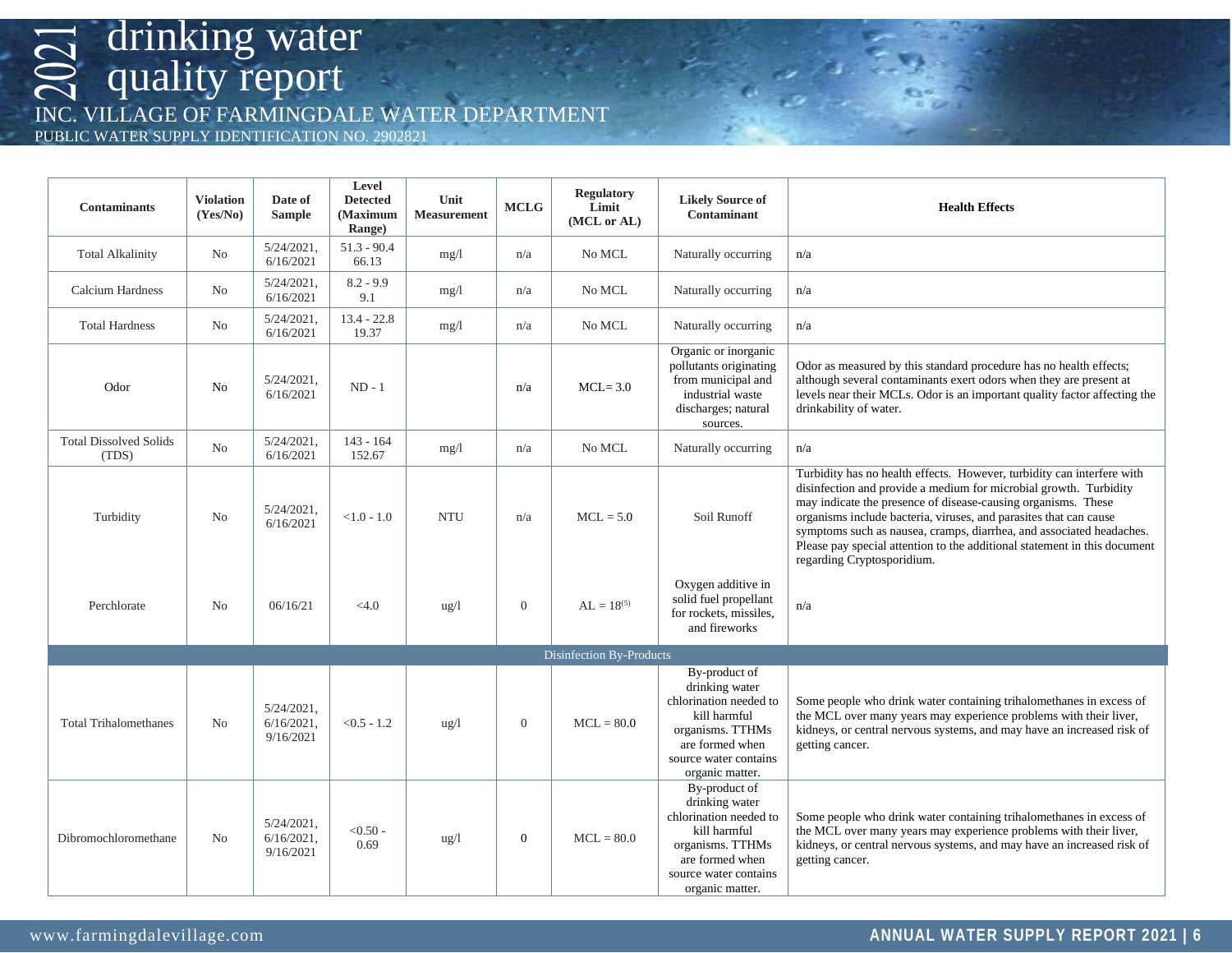INC. VILLAGE OF FARMINGDALE WATER DEPARTMENT

PUBLIC WATER SUPPLY IDENTIFICATION NO. 2902821

| <b>Contaminants</b>          | <b>Violation</b><br>(Yes/No) | Date of<br><b>Sample</b>    | Level<br><b>Detected</b><br>(Maximum<br>Range) | Unit<br><b>Measurement</b> | <b>MCLG</b>    | <b>Regulatory</b><br>Limit<br>(MCL or AL)                                                                                              | <b>Likely Source of</b><br><b>Contaminant</b>                    | <b>Health Effects</b>                                                                                                                                                                                                                                                                                                                                                                                              |  |
|------------------------------|------------------------------|-----------------------------|------------------------------------------------|----------------------------|----------------|----------------------------------------------------------------------------------------------------------------------------------------|------------------------------------------------------------------|--------------------------------------------------------------------------------------------------------------------------------------------------------------------------------------------------------------------------------------------------------------------------------------------------------------------------------------------------------------------------------------------------------------------|--|
| Chlorine                     | No                           | $1/19/2021$ -<br>12/20/2021 | $0.55 - 7.0$                                   | mg/1                       | n/a            | $MCL = 4$                                                                                                                              | Water additive used to<br>control microbes                       | Some people who use water containing chlorine well in excess of the<br>MRDL could experience irritating effects to their eyes and nose. Some<br>people who drink water containing chlorine well in excess of the<br>MRDL could experience stomach discomfort.                                                                                                                                                      |  |
|                              |                              |                             |                                                |                            |                | Volatile Organic Contaminants                                                                                                          |                                                                  |                                                                                                                                                                                                                                                                                                                                                                                                                    |  |
| Trichloroethene              | No                           | $5/24/2021$ ,<br>6/16/2021  | < 0.50                                         | $\frac{u g}{l}$            | $\mathbf{0}$   | $MCL = 5.0$                                                                                                                            | Discharge from metal<br>degreasing sites and<br>other factories. | Some people who drink water containing trichloroethylene in excess of<br>the MCL over many years could experience problems with their liver<br>and may have an increased risk of getting cancer.                                                                                                                                                                                                                   |  |
|                              |                              |                             |                                                |                            |                | Bacteriologicals                                                                                                                       |                                                                  |                                                                                                                                                                                                                                                                                                                                                                                                                    |  |
| <b>Total Coliform</b>        | No                           | $1/5/2021$ -<br>12/20/2021  | Negative                                       | Positive or<br>Negative    | n/a            | $TT^{(3)} = 2$ or more<br>positive samples<br>after April 1,<br>2016. $MCL = 2$<br>or more positive<br>samples before<br>April 1, 2016 | Naturally present in<br>the environment                          | Coliforms are bacteria used as an indicator that other, potentially<br>harmful waterborne pathogens may be present or that a potential<br>pathway exists through which contamination may enter the drinking<br>water distribution system. We found coliforms indicating the need to<br>look for potential problems in water treatment or distribution.                                                             |  |
|                              |                              |                             |                                                |                            |                | Radionuclides                                                                                                                          |                                                                  |                                                                                                                                                                                                                                                                                                                                                                                                                    |  |
| Gross Alpha                  | N <sub>0</sub>               | 08/17/16                    | $0.376 -$<br>2.62                              | pCi/L                      | $\overline{0}$ | $MCL = 15$                                                                                                                             | Erosion of natural<br>deposits                                   | Certain minerals are radioactive and may emit a form of radiation<br>known as alpha radiation. Some people who drink water containing<br>alpha emitters in excess of the MCL over many years may have an<br>increased risk of getting cancer.                                                                                                                                                                      |  |
| Gross Beta                   | N <sub>o</sub>               | 08/11/16                    | $0.05 - 3.57$                                  | pCi/L                      | $\overline{0}$ | $MCL = 50$                                                                                                                             | Decay of natural<br>deposits and man-<br>made emissions          | Certain materials are radioactive and may emit forms of radiation<br>known as photons and beta radiation. Some people who drink water<br>containing beta and photon emitters in excess of the MCL over many<br>years may have an increased risk of getting cancer.                                                                                                                                                 |  |
| Radium 226 & 228<br>Combined | No                           | 08/11/16                    | $0.76 - 3.44$                                  | pCi/L                      | $\overline{0}$ | $MCL = 5^{(4)}$                                                                                                                        | Erosion of natural<br>deposits                                   | Some people who drink water containing radium 226 or 228 in excess<br>of the MCL over many years may have an increased risk of getting<br>cancer.                                                                                                                                                                                                                                                                  |  |
| Uranium                      | No                           | 08/17/16                    | $0.19 - 1.31$                                  | ug/l                       | $\overline{0}$ | $MCL = 30$                                                                                                                             | Erosion of natural<br>deposits                                   | Some people who drink water containing uranium in excess of the MCL<br>over many years may have an increased risk of getting cancer.                                                                                                                                                                                                                                                                               |  |
|                              |                              |                             |                                                |                            |                | <b>Synthetic Organic Contaminants</b>                                                                                                  |                                                                  |                                                                                                                                                                                                                                                                                                                                                                                                                    |  |
| 1,4-dioxane                  | No                           | $3/22/2021$ -<br>12/29/2021 | $0.023 -$<br>0.96                              | $\frac{u g}{l}$            | n/a            | $MCL = 1$                                                                                                                              | Industrial/Commercial<br>discharge                               | Laboratory studies show that 1,4-dioxane caused liver cancer in animals<br>exposed at high levels throughout their lifetime. Whether 1,4-dioxane<br>causes cancer in humans is unknown. The United States Environmental<br>Protection Agency considers 1,4-dioxane as likely to be carcinogenic to<br>humans based upon studies of animals exposed to high levels of this<br>chemical over their entire lifetimes. |  |

 $\frac{1}{2}$   $\frac{1}{2}$   $\frac{1}{2}$   $\frac{1}{2}$   $\frac{1}{2}$   $\frac{1}{2}$   $\frac{1}{2}$   $\frac{1}{2}$   $\frac{1}{2}$   $\frac{1}{2}$   $\frac{1}{2}$   $\frac{1}{2}$   $\frac{1}{2}$   $\frac{1}{2}$   $\frac{1}{2}$   $\frac{1}{2}$   $\frac{1}{2}$   $\frac{1}{2}$   $\frac{1}{2}$   $\frac{1}{2}$   $\frac{1}{2}$   $\frac{1}{2}$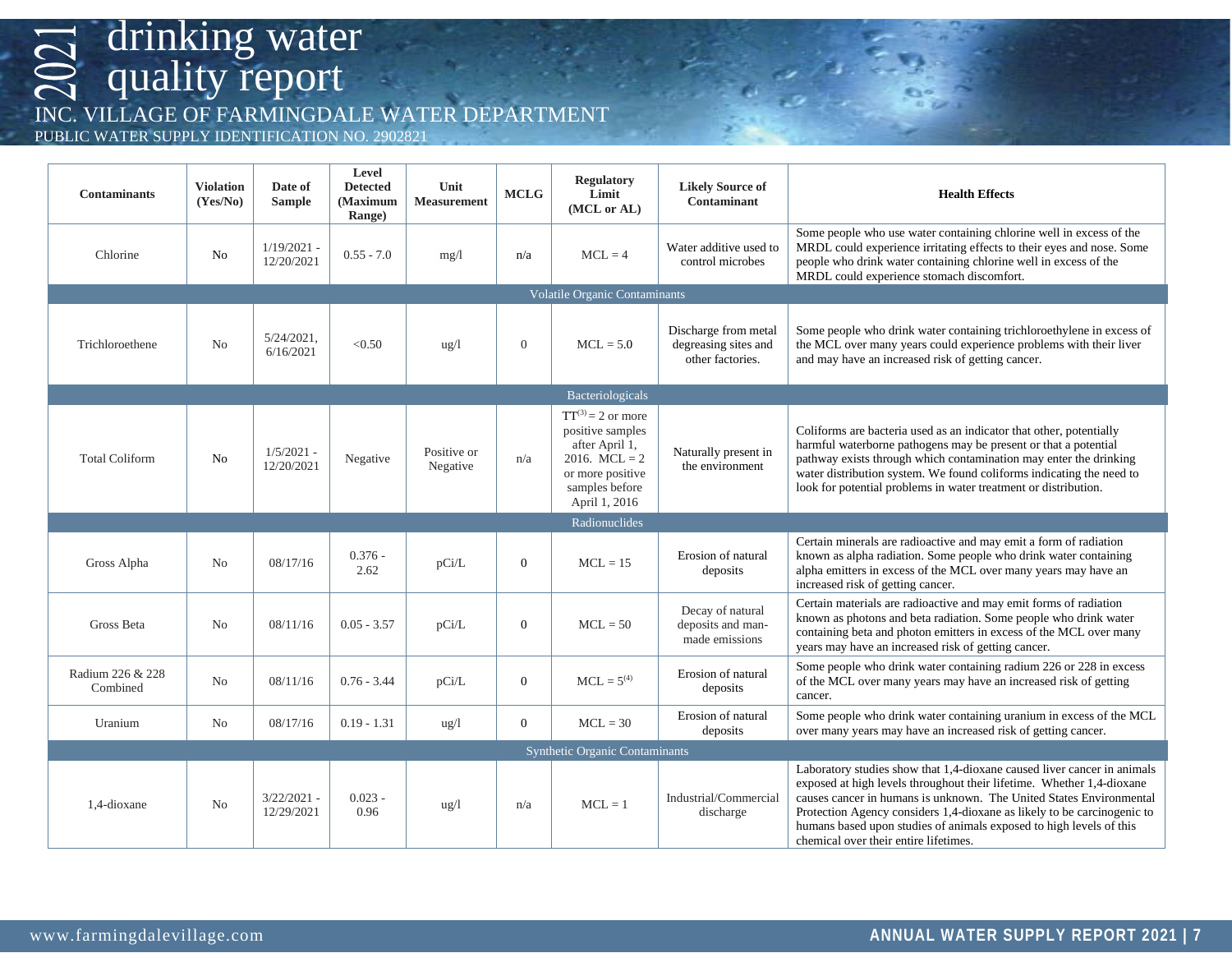VILLAGE OF FARMINGDALE WATER DEPARTMENT

PUBLIC WATER SUPPLY IDENTIFICATION NO. 2902821

| <b>Contaminants</b>                                                          | <b>Violation</b><br>(Yes/No) | Date of<br><b>Sample</b>                     | <b>Level</b><br><b>Detected</b><br>(Maximum<br>Range) | Unit<br><b>Measurement</b> | <b>MCLG</b> | <b>Regulatory</b><br>Limit<br>(MCL or AL) | <b>Likely Source of</b><br>Contaminant                                                                  | <b>Health Effects</b>                                                                                                                                                                                                                                                                                                                                                                                                                                                                                                                                                   |  |  |
|------------------------------------------------------------------------------|------------------------------|----------------------------------------------|-------------------------------------------------------|----------------------------|-------------|-------------------------------------------|---------------------------------------------------------------------------------------------------------|-------------------------------------------------------------------------------------------------------------------------------------------------------------------------------------------------------------------------------------------------------------------------------------------------------------------------------------------------------------------------------------------------------------------------------------------------------------------------------------------------------------------------------------------------------------------------|--|--|
| Unregulated Contaminant Monitoring Rule and Follow Up Testing <sup>(6)</sup> |                              |                                              |                                                       |                            |             |                                           |                                                                                                         |                                                                                                                                                                                                                                                                                                                                                                                                                                                                                                                                                                         |  |  |
| Chromium                                                                     | No                           | $5/24/2021$ ,<br>6/16/2021                   | < 0.0070                                              | ug/l                       | 100         | $MCL = 0.1$                               | Discharge from steel<br>and pulp mills;<br>Erosion of natural<br>deposits                               | Some people who use water containing chromium well in excess of the<br>MCL over many years could experience allergic dermatitis.                                                                                                                                                                                                                                                                                                                                                                                                                                        |  |  |
| Strontium                                                                    | N <sub>0</sub>               | 11/19/14                                     | $ND - 26.7$                                           | ug/l                       | n/a         | $HA = 4000$                               | Naturally occurring                                                                                     | n/a                                                                                                                                                                                                                                                                                                                                                                                                                                                                                                                                                                     |  |  |
| <b>Hexavalent Chromium</b>                                                   | No                           | 12/22/2020,<br>12/28/2020                    | $0.027 -$<br>0.12                                     | ug/l                       | n/a         | n/a                                       | Industrial/Commercial<br>Discharge                                                                      | n/a                                                                                                                                                                                                                                                                                                                                                                                                                                                                                                                                                                     |  |  |
| Perfluorohexanesulfonic<br>Acid                                              | No                           | $3/22/2021$ ,<br>$9/15/2021$ .<br>11/30/2021 | $ND - 2.1$                                            | ng/l                       | n/a         | $MCL = 10.0$                              | Used in firefighting<br>foams, and in<br>materials that are<br>resistant to water,<br>grease, or stains | n/a                                                                                                                                                                                                                                                                                                                                                                                                                                                                                                                                                                     |  |  |
| Perfluoroheptanoic<br>Acid                                                   | No                           | $3/22/2021$ ,<br>$9/15/2021$ .<br>11/30/2021 | $ND - 3.2$                                            | ng/l                       | n/a         | $MCL = 10.0$                              | Used in firefighting<br>foams, and in<br>materials that are<br>resistant to water.<br>grease, or stains | n/a                                                                                                                                                                                                                                                                                                                                                                                                                                                                                                                                                                     |  |  |
| Perfluorooctanoic Acid                                                       | No                           | $3/22/2021$ ,<br>$9/15/2021$ ,<br>11/30/2021 | $ND - 4.8$                                            | ng/l                       | n/a         | $MCL = 10.0$                              | Used in firefighting<br>foams, and in<br>materials that are<br>resistant to water.<br>grease, or stains | PFOA caused a range of health effects when studied in animals at high<br>exposure levels. The most consistent findings were effects on the liver<br>and immune system and impaired fetal growth and development.<br>Studies of high-level exposures to PFOA in people provide evidence<br>that some of the health effects seen in animals may also occur in<br>humans. The United States Environmental Protection Agency considers<br>PFOA as having suggestive evidence for causing cancer based on<br>studies of lifetime exposure to high levels of PFOA in animals. |  |  |

#### **Definitions:**

**Maximum Contaminant Level (MCL)** - The highest level of a contaminant that is allowed in drinking water. MCLs are set as close to the MCLGs as feasible.

**Maximum Contaminant Level Goal (MCLG)** - The level of a contaminant in drinking water below which there is no known or expected risk to health. MCLGs allow for a margin of safety.

Maximum Residual Disinfection Level (MRDL) - The highest level of a disinfectant allowed in drinking water. There is convincing evidence that addition of a disinfectant is necessary for control of microbial contaminants.

Maximum Residual Disinfection Level Goal (MRDLG) - The level of a drinking water disinfectant below which there is no known or expected risk to health. MRDLGs do not reflect the benefits of the use of disinfectants to control microbial contaminants.

**Action Level (AL)** - The concentration of a contaminant which, if exceeded, triggers treatment or other requirements which a water system must follow.

Health Advisory (HA) - An estimate of acceptable drinking water levels for a chemical substance based on health effects information; a health advisory is not a legally enforceable Federal standard, but serves as technical guidance to assist Federal, State and local officials.

**Milligrams per liter (mg/l)** - Corresponds to one part of liquid in one million parts of liquid (parts per million - ppm).

**Micrograms per liter (ug/l)** - Corresponds to one part of liquid in one billion parts of liquid (parts per billion - ppb).

**Nanograms per liter (ng/l)** - Corresponds to one part of liquid in one trillion parts of liquid (parts per trillion - ppt).

**Nephelometric Turbidity Unit (NTU)** - Signifies that the instrument is measuring scattered light from the sample at a 90-degree angle from the incident light.

**Non-Detects (ND)** - Laboratory analysis indicates that the constituent is not present.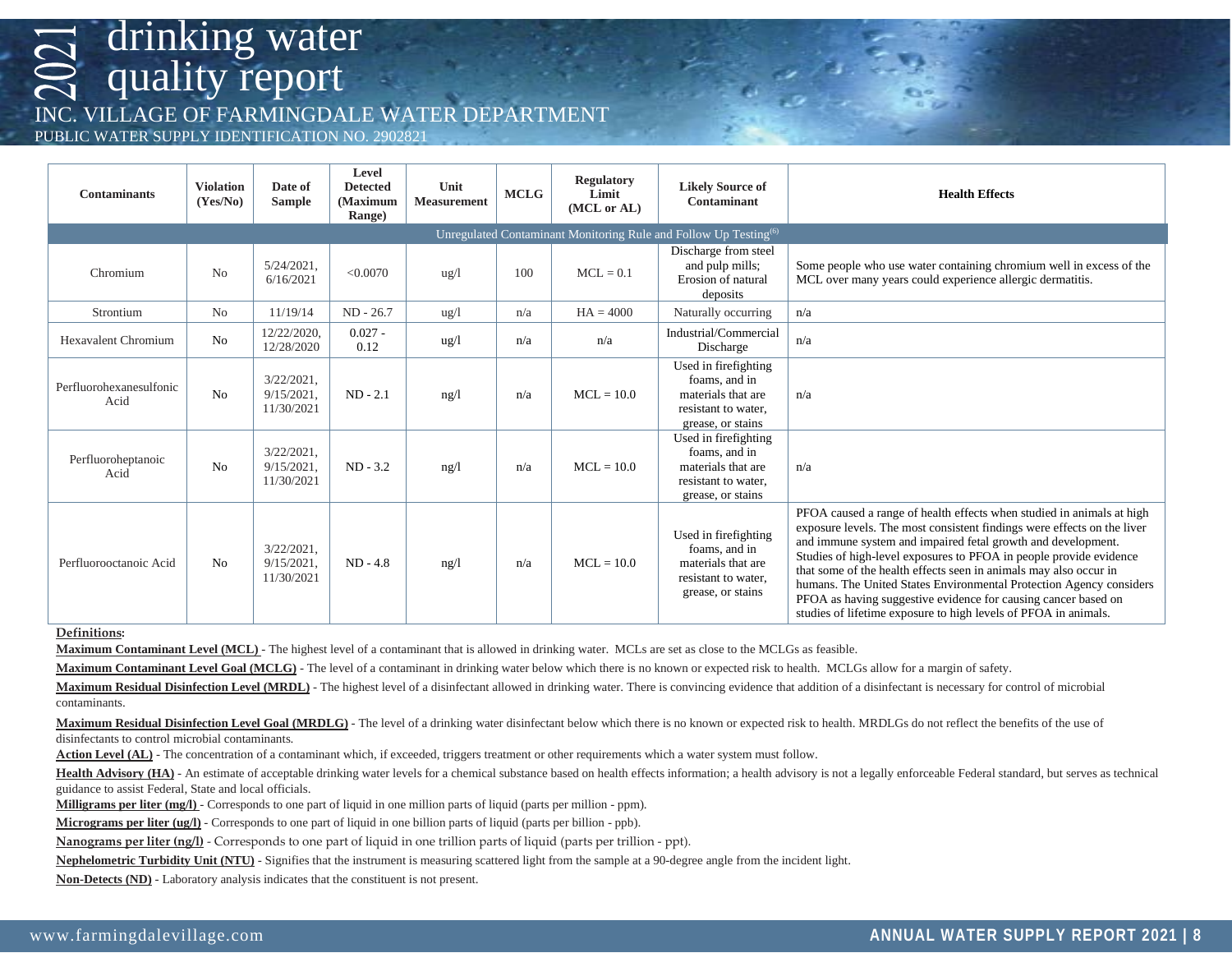## drinking water quality report INC. VILLAGE OF FARMINGDALE WATER DEPARTMENT PUBLIC WATER SUPPLY IDENTIFICATION NO. 2902821

**pCi/L** - pico Curies per Liter is a measure of radioactivity in water.

(1) - During 2019, we collected and analyzed 21 samples for lead and copper. The 90th percentile level is is presented in the table. The action levels for lead and copper were not exceeded at any site. The next round of sampling and testing will occur in 2022. The values reported for lead and copper represent the 90th percentile. A percentile is a value on a scale of 100 that indicates the percent of a distribution that is equal to or bel The 90th percentile is equal to or greater than 90% of the lead and copper values detected at your water system.

(2) - No MCL has been established for sodium. However, 20 mg/l is a recommended guideline for people on high restricted sodium diets and 270 mg/l for those on moderate sodium diets.

(3) - TT (Treatment Technique) - A required process intended to reduce the level of a contaminant in drinking water.

 $(4)$  - MCL is for Combined Radium 226 & 228.

(5) - Perchlorate is an unregulated contaminant. However, the NYS Dept. of Health has established an action level of 18.0 ug/l.

<sup>(6)</sup> - UCMR3 - Unregulated Contaminant Monitoring Rule 3 is a Federal water quality sampling program where water suppliers sample and test their source water for 1 year. Results will be used by the USEPA to determine if the contaminants need to be regulated in the future.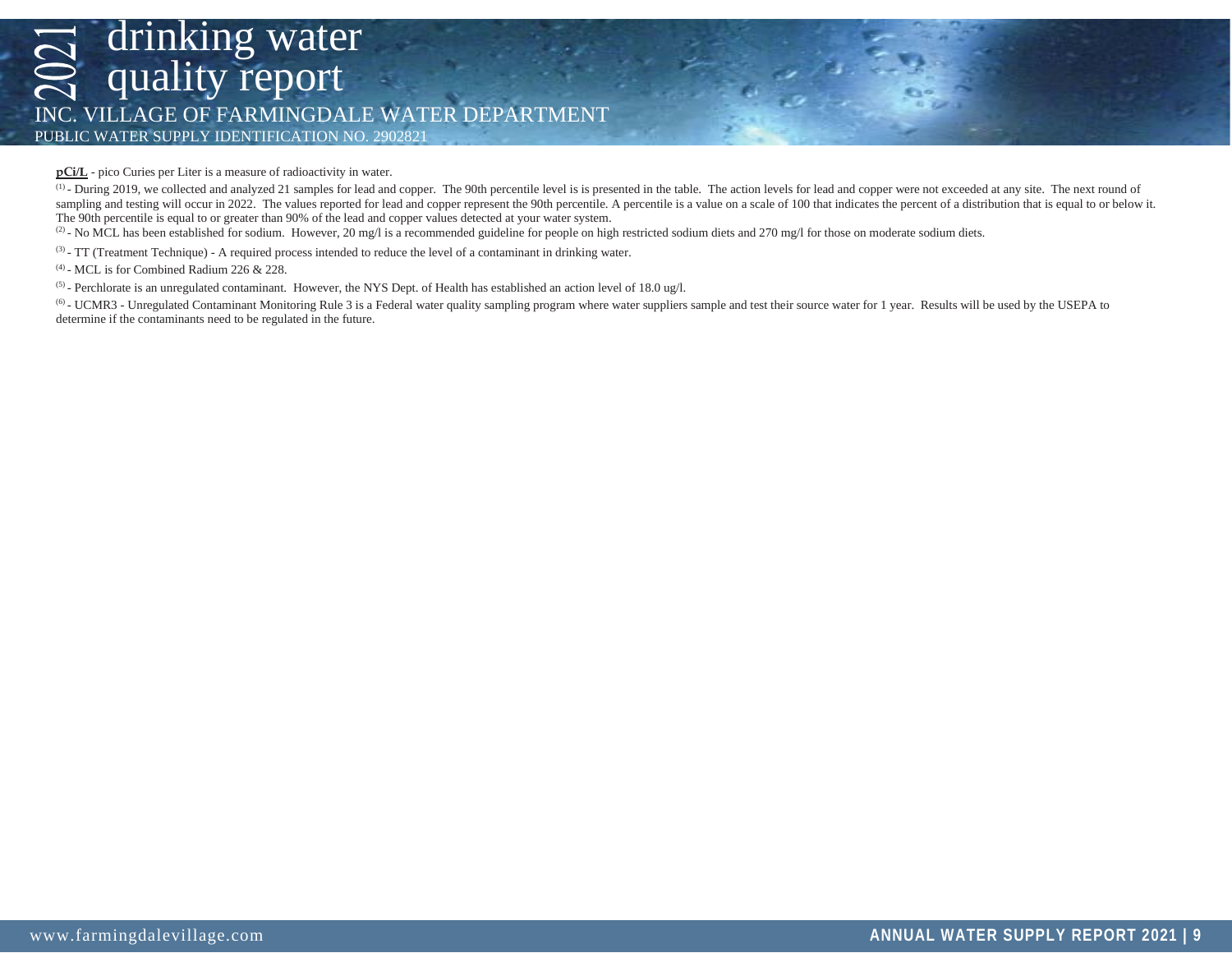quality report

VILLAGE OF FARMINGDALE WATER DEPART

PUBLIC WATER SUPPLY IDENTIFICATION NO. 2902821

drinking water

### **NEW YORK STATE MANDATORY HEALTH ADVISORY**

Some people may be more vulnerable to disease causing microorganisms or pathogens in drinking water than the general population. Immuno-compromised persons such as persons with cancer undergoing chemotherapy, persons who have undergone organ transplants, people with HIV/AIDS or other immune system disorders, some elderly and infants can be particularly at risk from infections. These people should seek advice from their health care provider about their drinking water. EPA/CDC guidelines on appropriate means to lessen the risk of infection by Cryptosporidum, Giardia and other microbial pathogens are available from the Safe Drinking Water Hotline (800-426-4791).

The Inc. Village of Farmingdale conducts over 1,500 water quality tests throughout the year, testing from over 150 different contaminants which have been undetected in our water supply including:

| Detergents    | Trans- $1,3$ -    | Hexachlorocyclopentadiene                   | Isopropylbenzene                            | <b>Langelier Saturation</b> | $1,2,3-$                               |
|---------------|-------------------|---------------------------------------------|---------------------------------------------|-----------------------------|----------------------------------------|
| (MBAS)        | Dichloropropene   |                                             | (Cumene)                                    | Index                       | Trichlorobenzene                       |
| $2,4,5$ -TP   | $Cis-1,3-$        | 1,2-Dibromoethane (EDB)                     | 4-Isopropyltoluene (P-                      | $1,2,4-$                    | Methyl Tert.Butyl                      |
| (Silvex)      | Dichloropropene   |                                             | Cumene)                                     | Trimethylbenzene            | Ether (MTBE)                           |
| 1,2-Dibromo-  |                   | Chloroacetic Acid 1,1,2,2-Tetrachloroethane | $1,1,2-$                                    | Chloroform                  | $1,1,1,2-$                             |
| 3-Chl.Propane |                   |                                             | Trichlorotrifluoroethane                    |                             | Tetrachloroethane                      |
| Cadmium       |                   | Sec-Butylbenzene Monochloroacetic Acid      | Dichloroacetic Acid                         | Carbon Tetrachloride        | $1,2,3-$                               |
|               |                   |                                             |                                             |                             | Trichloropropane                       |
| Chromium      | Lindane           | Pentachlorophenol                           | Trichloroacetic Acid                        | 1,1-Dichloropropene         |                                        |
| Fluoride      | Heptachlor        |                                             | Dibromoacetic Acid                          | 1,2-Dichloroethane          | Bromomethane                           |
| Mercury       | Aldrin            | <b>Aldicarb Sulfone</b>                     | <b>Total Haloacetic Acid</b>                | 1,2-Dichloropropane         | Benzene                                |
| M,P-Xylene    | Chloroethane      | Aldicarb sulfoxide                          | 1,3,5-Trimethylbenzene                      | Dibromomethane              | Toluene                                |
| Selenium      | Dieldrin          | Aldicarb                                    | Bromodichloromethane                        | 1,1,2-Trichloroethane       | Chloromethane                          |
| Silver        | Endrin            | <b>Total Aldicarbs</b>                      |                                             | Tetrachloroethene           | Vinyl Chloride                         |
| Color         | Methoxychlor      | Oxamyl                                      |                                             | 1,3-Dichloropropane         | O-Xylene                               |
|               | Toxaphene         | Methomyl                                    | DichlorodifluoromethaneChlorobenzene        |                             | Styrene                                |
|               | Chlordane         | Carbofuran                                  | <b>Bromoacetic Acid</b>                     | Bromobenzene                | Tert-Butylbenzene                      |
| Ammonia       | <b>Total PCBs</b> | Carbaryl                                    | Monochloroacetic Acid                       | 2-Chlorotoluene             | N-Propylbenzene                        |
| Nitrite       |                   | Glyphosate                                  | 3-Hydroxycarbofuran                         | 4-Chlorotoluene             | Perfluorononaoic Acid                  |
| Arsenic       | Alachlor          | Diquat                                      | Trichlorofluoromethane                      | 1,2-Dichlorobenzene         | Perfluorobutanesulfonic<br>Acid        |
| Thallium      | Simazine          | Endothall                                   | 1,4-Dichlorobenzene                         | 1,3-Dichlorobenze           | Perfluorooctanesulfonic<br>Acid (PFOS) |
| Sulfate       | $2,4-D$           | Ethylbenzene                                | 1,1-Dichloroethene                          | N-Butylbenzene              |                                        |
| Free Cyanide  | Dinoseb           | 2,2-Dichloropropane                         | Methylene Chloride                          | Trichloroethene             |                                        |
| Antimony      | Dalapon           | Hexachlorobenzene                           | Trans-1,2-dichloroethene Bromochloromethane |                             |                                        |
| Beryllium     |                   | Dicamba                                     | Cis-1,2-Dichloroethene                      | Heptachlor Epoxide          |                                        |
| Picloram      |                   | Bromoform                                   |                                             | 1,1-Dichloroethene          |                                        |

### **INFORMATION FOR NON-ENGLISH SPEAKING RESIDENTS**

Este informe contiene informacion muy importante sobre el agua de beber. Traduzcalo o hable con alguien que lo entienda bien.

### INCORPORATED VILLAGE OF FARMINGDALE 361 MAIN STREET FARMINGDALE, NEW YORK 11735